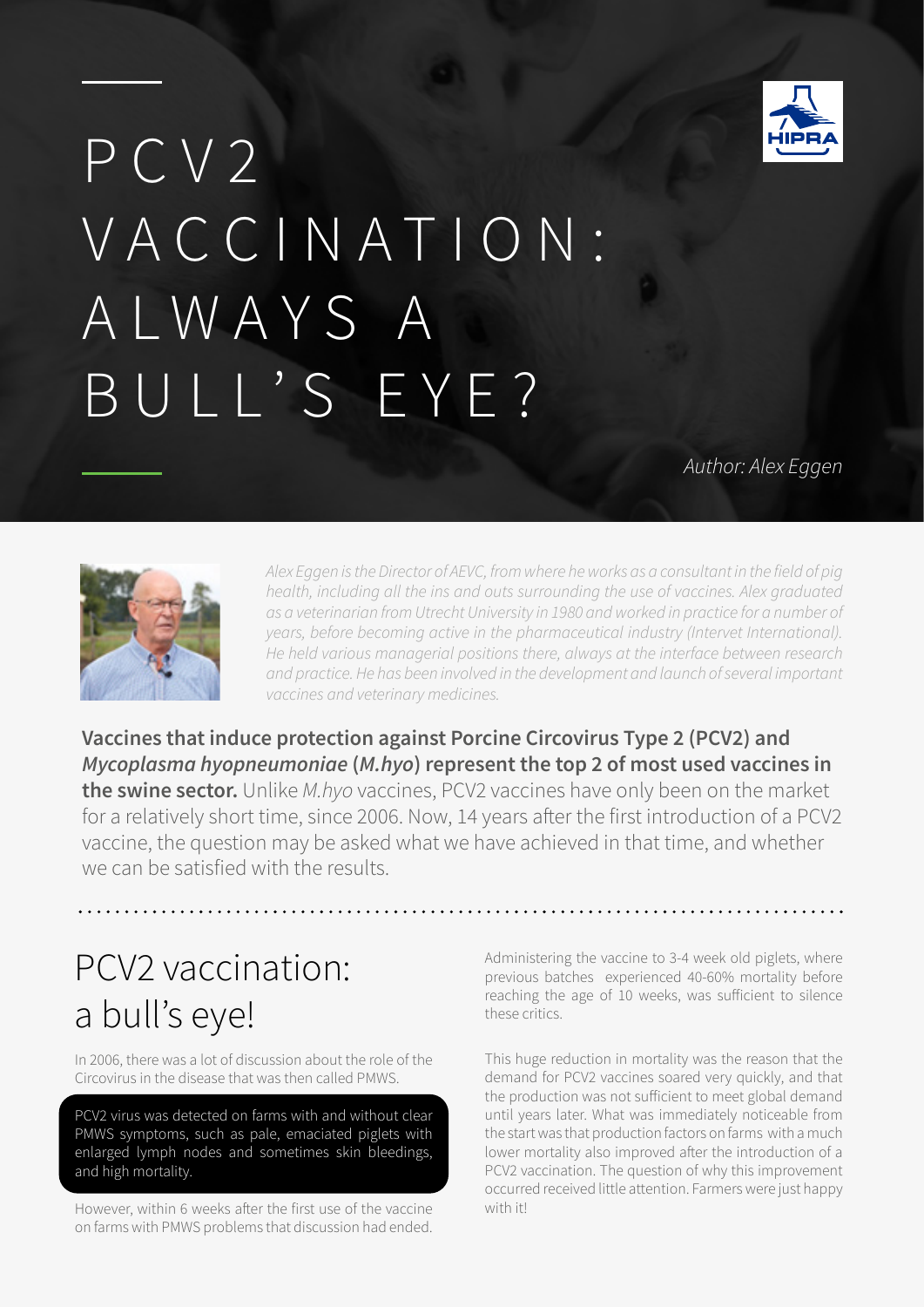# Or are there still question marks?

Are there no doubts at all anymore about the use of PCV2 vaccines? Yes, there are doubts. Mortality is only part of the damage caused by the Circovirus. Growth retardation, a poorer feed conversion, and therefore poorer uniformity are important causes of economic damage caused by a PCV2 infection, even in the absence of high mortality or classic emaciated piglets. PCV2 vaccines are generally able to prevent this damage.

Conducting diagnostics and analysing production data are key factors in the optimal use of PCV2 vaccines. Vaccinating blindly at an age that happens to be convenient will in most cases help to prevent mortality and the classic PMWS symptoms, but does not necessarily give maximum returns. The question whether subclinical PCV2 infections also occur is increasingly being asked, and the literature now shows that the answer is YES.

In subclinical infections no clear symptoms are visible in the herd, but pigs do develop an infection. The energy they require for fighting the infection cannot be used for growth.

As a result, a subclinical infection shall be visible in the technical results. Feed conversion and growth in particular shall be affected, resulting in a suboptimal performance of the pigs and a lower return on investment for the vaccine.

### Diagnostics in the case of a PCV2 infection

To determine a PCV2 infection, the laboratory uses both serology, to detect antibodies, and the PCR technique to detect the Circovirus. The antibodies that are detected play a very important role in the protection against infection with PCV2 virus. These antibodies are called "virus neutralising" which means that they prevent the virus from entering a cell, where it can multiply. Without multiplication, the virus quickly disappears from the body.

For this reason the detection of the PCV2 virus is always important, both in vaccinated animals and in nonvaccinated animals. Namely the removal of the Circovirus is costing energy, and a pig gets that energy from the feed.

Namely the removal of the Circovirus is costing energy, and a pig gets that energy from the feed. In the event that the vaccination does not provide adequate protection and some degree of PCV2 infection still occurs, this almost always results in economic damage. This phenomenon is called the "metabolic cost of infection."

In other words, the better the vaccination is able to elicit protective immunity, the less chance there is of the occurrence of a PCV2 virus infection, and the associated metabolic and economic costs.

# Maternal antibodies

The PCV2 vaccine is usually administered at a young age, to piglets that most of times have antibodies against PCV2. These maternal antibodies, which they receive from the sow, can adversely affect the effectiveness of a Circo vaccine.

This has to do with the fact that antibodies cannot distinguish between the PCV2 field virus and the antigen (the virus or part of the PCV2 virus) that is contained in a PCV2 vaccine; in both cases the antibodies have a neutralising effect.

For an optimal effect of a Circo vaccine, insight is therefore required into the titre of these maternal antibodies at the time of vaccination.

# Follow-up of the vaccination

There are various options for determining whether the vaccination is working properly, through using diagnostics. The first option is to look at the antibodies. Various scenarios are conceivable after vaccination. If piglets had a (relatively) low titre at the time of the vaccination, the level of antibodies will increase due to the vaccination, and they will therefore have a high(er) titre at the next sample taking.

Piglets that still have high maternal titres at the time of vaccination will generally show a decrease, and therefore have a lower titre at the 2nd sample taking. It is by far preferable that pigs have a high level of virus neutralising antibodies during the nursery and fattening phase.

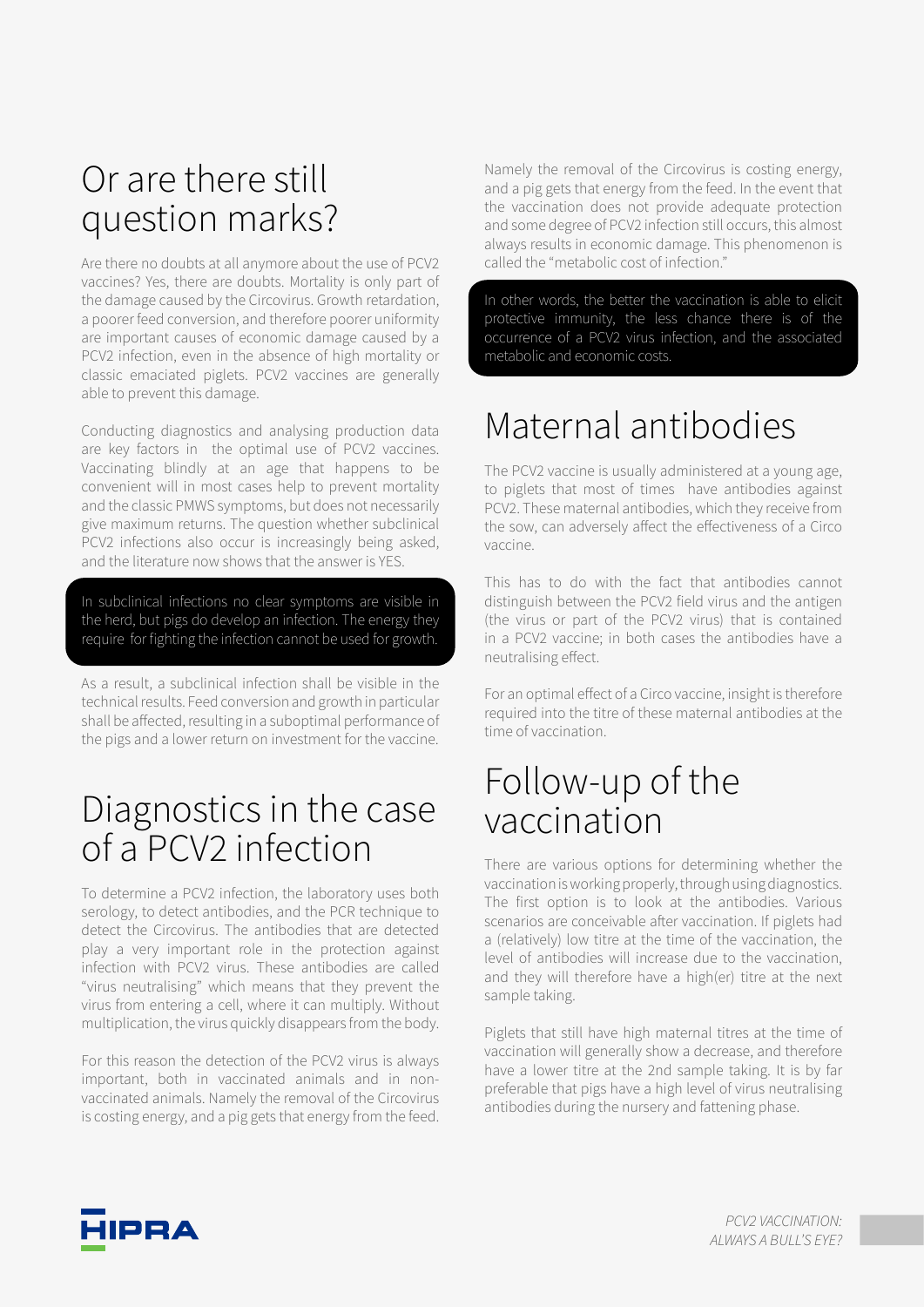These antibodies prevent the virus from multiplying and thus save the body the energy it needs to fight the virus.

#### In the case of PCV2 cell mediated immunity also plays an important role.

Where antibodies work immediately from the start of an infection, and prevent virus replication, cell-based immunity does not start to work until there are infected cells, and the virus is already multiplying. For that reason the metabolic cost of cell-mediated immunity is higher than those of immunity based on antibodies.

Unfortunately, measuring cell-mediated immunity is more difficult and costly, and is therefore not routinely performed.

The second frequently used diagnostic option is the detection of PCV2 virus by means of a PCR. It will be clear from the above that it is undesirable to find any virus, even in vaccinated piglets. If this is the case, the entire vaccination process will have to be examined more closely. This means that all steps must be thoroughly checked, from vaccine storage, needle length, dosage, route of administration, to timing of vaccination. The optimal vaccination strategy differs per farm and therefore always requires customisation.



# Timing of the vaccination

The golden rule is that piglets should be vaccinated as late as possible to reduce the influence of maternal antibodies and as early as necessary to anticipate the expected field infection.

The package leaflet of a vaccine informs you from how long after vaccination protection is present.

This is mostly after 3 to 4 weeks. Based on information about the maternal immunity and the moment when the field infection occurs, an optimal moment of vaccination becomes clear. It could be that such an optimal moment is somewhat inconvenient, or at least differs from what was the norm.

However, to achieve a maximum "return on investment," it is worth considering changing the time of vaccination.

## Intradermal administration

In addition to the timing of vaccination the route of administration is also important for the effectiveness of the vaccine. For some years now, in addition to the use in human medicine, intradermal (ID) administration of medicines and vaccines has also been used in veterinary practice. Why are increasingly more vaccines being introduced on the market that are administered ID? Well, very simple: because of the benefits for the animal and the user. The benefits are many and in different areas. For example a needle can have the wrong length, become blunt or break. Needles used for different animals can transmit pathogens because the needle always comes in contact with blood. It may also be that the correct dose is not administered. All aspects that do not play a role in ID administration. The dose (0.2 mL) that is used intradermallyis only 10% of what is common for administration by needle.

ID injectors guarantee an accurate and reliable administration of the correct dose, without fatigue or unconscious human errors influencing this.